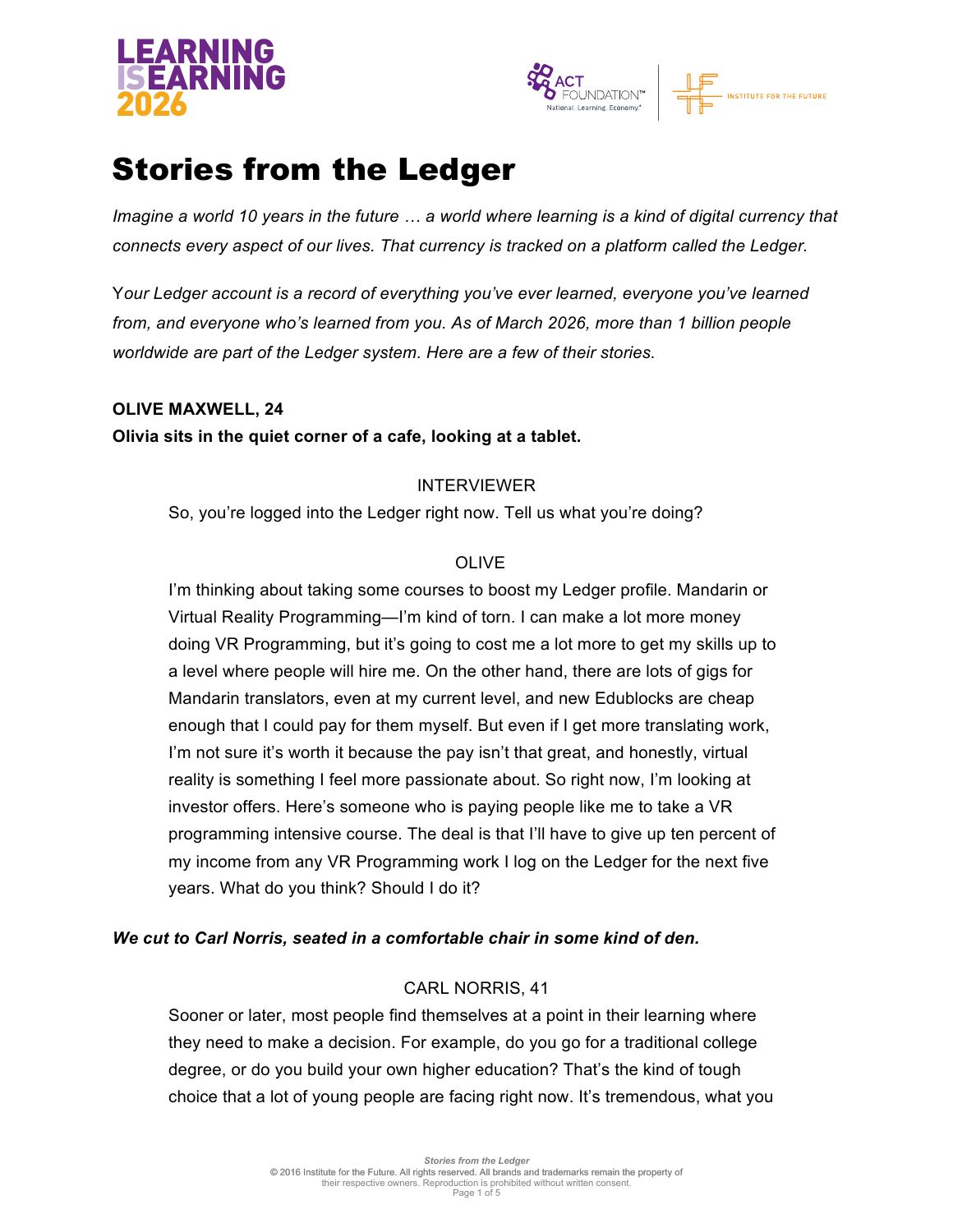



can do in the Ledger system. There are teachers everywhere, just waiting to share what they know. You can really, truly, pursue any dream or passion you have. But it's overwhelming, too. You can get lost in all the options. There are always tradeoffs. I try to help people navigate the many choice points they face in the learning economy.

#### INTERVIEWER

What's a typical client like?

## CARL

Nobody's typical, but okay. I'll give you an example of a young woman I worked with recently.

## *We cut to Yolanda, a young woman in her home office*

## YOLANDA, 28

I started teaching last summer, right after the federal government announced the Pay It Forward program. You know about that, right? If you have federal student loans from college, you can pay them down by teaching someone else what you learned. Whatever blocks you earned in school, you can teach them to others. The University of Texas, that's where I did my degree, they report all my college credits directly into the Ledger, so I'm pre-approved to teach any subject I passed. Like VR Programming! If I can teach someone that course, I get \$2500 off my debt. I have them use the same textbook I used I college. Three times a week, I Skype with them to answer questions and help them with their code assignments. I'm trying to teach one person a month, so I can knock off \$30,000 of my loans in a year.

## (OFF-CAMERA)

That sounds amazing. Is there a catch?

#### YOL ANDA

It's not a catch exactly, but there is a standard they have to meet. I can grant edublocks to anyone I want. But for me to get the debt reduction, I need to verify that I did a good job teaching. So the students I teach have to pass a verification test, to prove that they actually learned the material. They log into a federal website, take a test, and if they pass, that gets noted on their ledger, which is a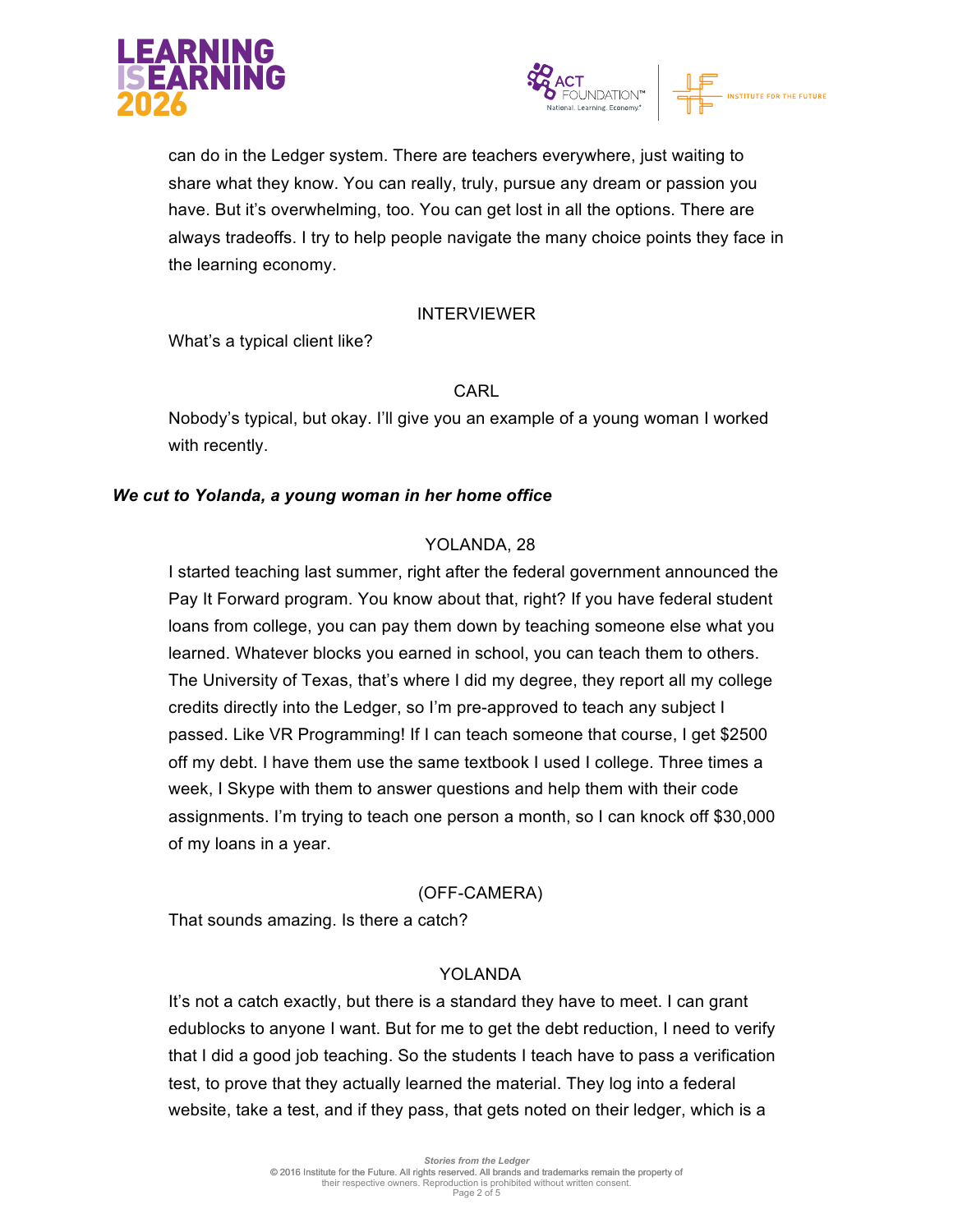



bonus for them, it looks good to their future employers, and that's when my debt gets reduced.

> INTERVIEWER So who designs the verification tests?

#### *We cut to Sanjay Nicol, in a sleek workspace.*

## SANJAY NICOL, 36

I designed the VR Programming 101 test. Here's the thing. It's not a standardized test. It's an actual work assignment, for my company. I head up VR at Facebook. I figured: Why give someone a generic test when you can actually test them in a real-world context? Have them do some useful work and get it evaluated by professionals to see if their skills stand up. Plus, our company can benefit from that work. And just maybe you get your foot in the door with us by passing the test. If you don't, that's okay too, because you're paid for your time.

#### INTERVIEWER

Tell me more.

#### SANJAY

This is how most pay-it-forward verification works these days, and really any kind of credentialing you want to get from informal learning. When you log in to a verification site, it gives you a task, a chance to demonstrate proficiency for a real client. Write some copy, translate some text, design a logo, crunch some data, grade an essay. That kind of thing. But it's real work, with a real client. You're even paid for your time, not the going rate, more like minimum wage, but that's still a big deal because when did anyone used to get paid for taking their final exams? And the client gets your work product at the end of the day, so companies benefit too. It's win-win.

**We cut to Alejandra, a high-school student and BioFold employee, who is in her bedroom, playing a 3D protein-folding game on her iPad, a trophy is on her shelf.**

## ALEJANDRA

## YES! I won!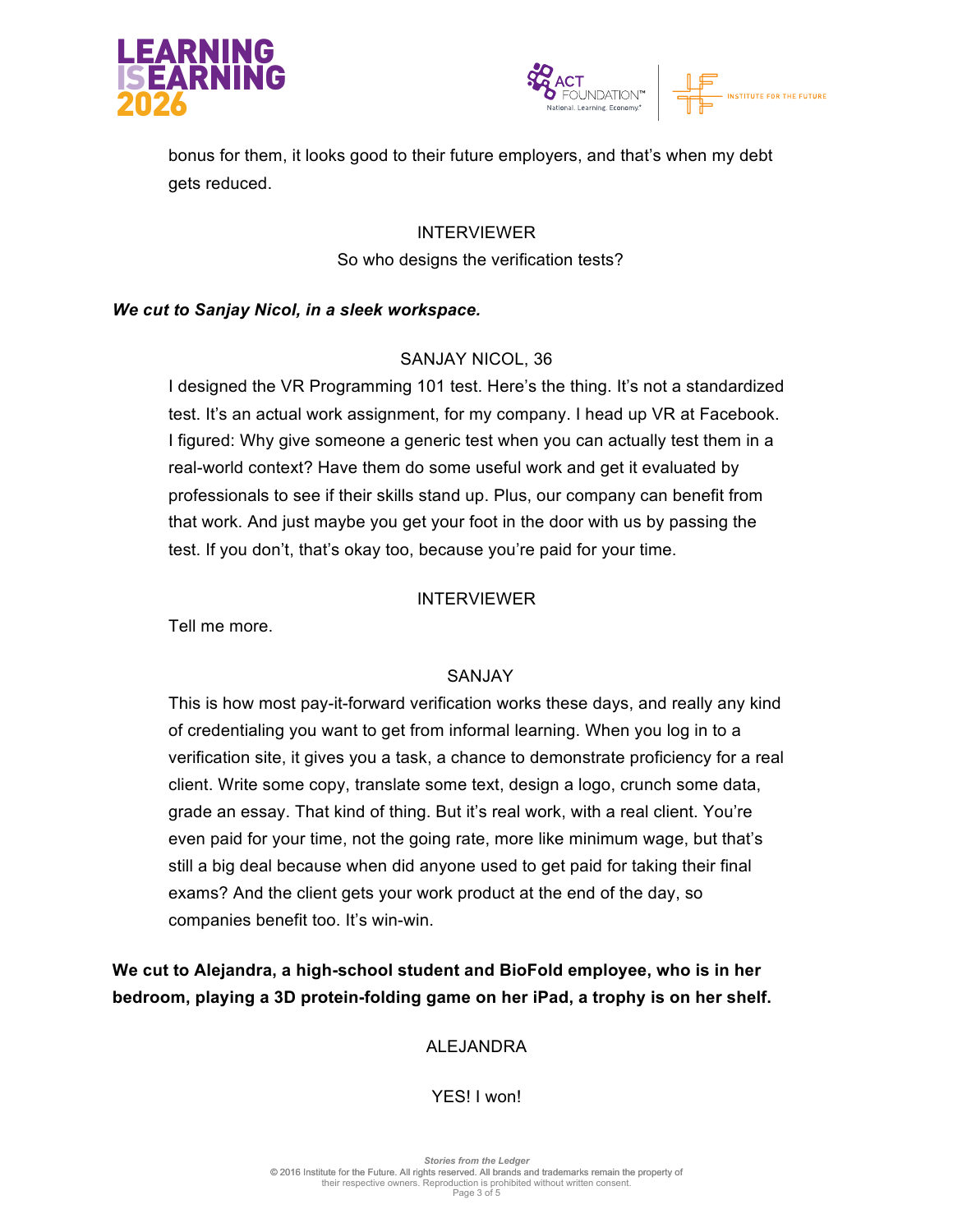



#### INTERVIEWER

So, are you playing a game right now, or are you working?

## ALEJANDRA

Um… both? This is Texas Fold 'Em. (holds it up to the camera) It's one of those protein-folding simulators where you learn how proteins work inside the human body, and you can help "solve puzzles for science"? It wasn't a job at first, not when I started playing. That was just for fun, and to see if I could figure it out. Every time you solve a puzzle, you earn a biochemistry edublock. And the better you get at it, the harder the puzzles get. Well, I guess I got pretty good at protein folding, because one day this trophy showed up, and then they started giving me super-hard puzzles, working on these mind-blowing protein structures that even the *real* scientists haven't figured out yet. (pause) Wait a minute. *I'm* one of the real scientists now, actually. Because I'm not just earning edublocks now, they're also paying me for every puzzle I solve. I think I want to pursue medical research as a career? And this game is like my first class in biochemistry ... and it's also my first job!

#### **We cut to Aileen, HR specialist, small business, seated in an office.**

#### AILEEN

We used to have this concept of entry-level jobs—you start with your company and work your way up. That's how I started here. You built a relationship with your employer, and if you were good enough, you got the chance to grow, to keep learning. It's different now. We have hardly any full-time jobs here. We mostly hire people on a project basis. We check their Ledgers, and if their credentials match our needs, we put them in our hiring pool. And when we start a new project that fits their skills, we call them. Of course, relationships are still important. And we still help people grow. They're earning edublocks with every hour of work they put in. Because when you work on a challenging project, you're learning and stretching and growing, right? So every project we hire for, we don't just list the monetary compensation. We also tell you exactly how many edublocks in which skill areas we'll grant you. So the work you do here counts as learning for your next gig. It's all connected.